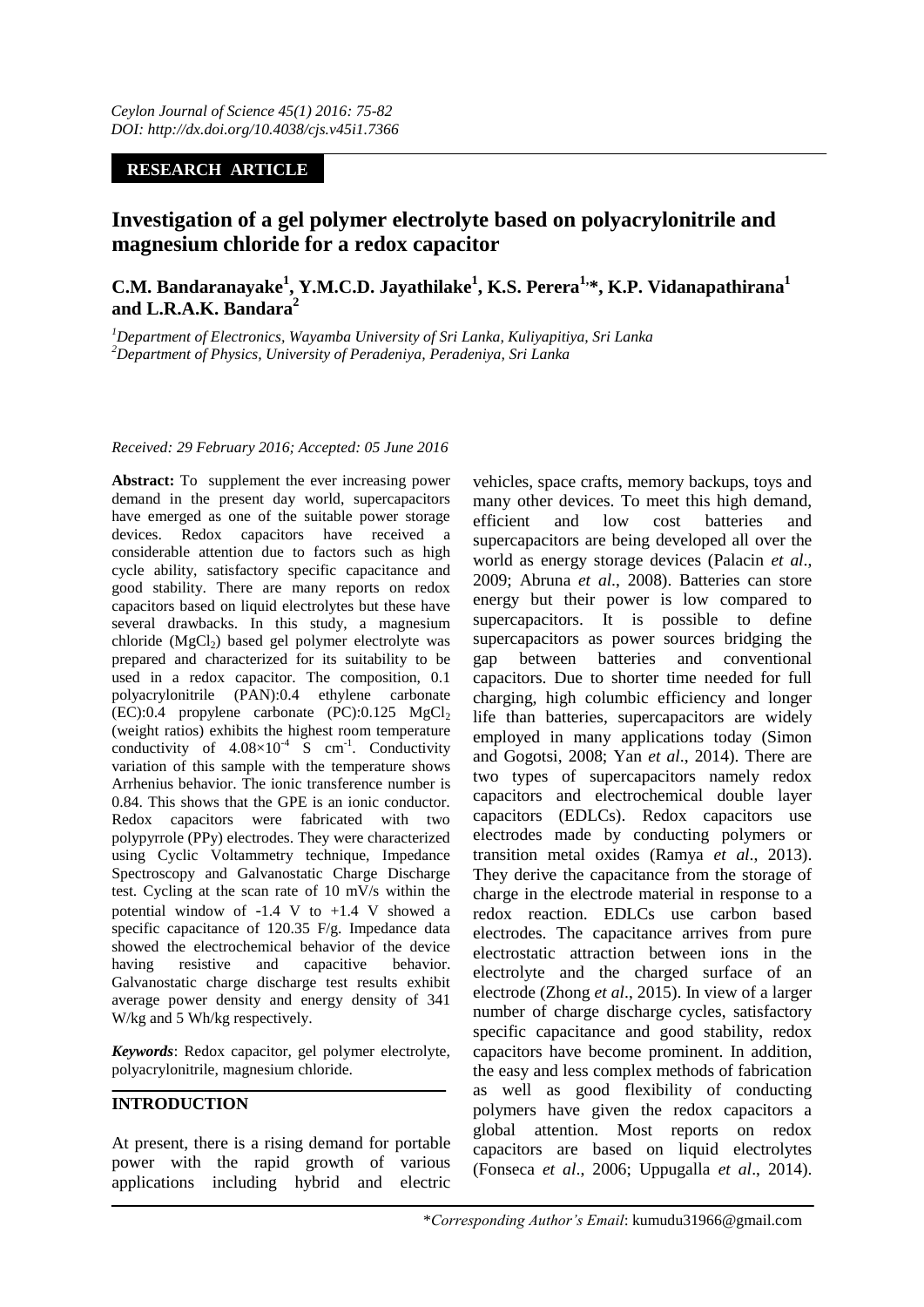Due to adverse effects arising from liquid electrolytes such as leakage, evaporation and dye desorption, nowadays attention has been focused on fabrication of redox capacitors with gel polymer electrolytes (GPEs) which exhibit liquid-like ionic conductivities while having mechanical properties similar to solid electrolytes (Tripathi *et al*., 2013; Hashmi *et al*., 2005).

In this study, redox capacitors were fabricated using a GPE based on polyacrylonitrile (PAN) with magnesium chloride  $(MgCl<sub>2</sub>)$  and polypyrrole (PPy) electrodes and were characterized using Cyclic Voltammetry, Electro-chemical Impedance Spectroscopy (EIS) and Galvanostatic Charge Discharge (GCD) cycling. The composition of the GPE was fine tuned first to obtain a high conducting, free standing thin film and its nature of conductivity was also investigated.

## **EXPERIMENTAL**

## **Preparation of Gel Polymer Electrolyte samples**

PAN (Aldrich, 99%), ethylene carbonate (EC) (Aldrich, 98%), propylene carbonate (PC) (Aldrich, 99%) and MgCl<sub>2</sub> (Aldrich, 98%) were used without further purification. First, the required amount of MgCl<sub>2</sub>was dissolved in EC and PC using magnetic stirring. When  $MgCl<sub>2</sub>$ was completely dissolved, required amount of PAN was added to the mixture and stirring was continued until a homogenous mixture was formed. Then, it was heated at 120  $^{\circ}$ C for 45 minutes inside a glass tube furnace. Resultant highly viscous mixture was pressed in between two well-cleaned glass plates.

Several samples were prepared with different PAN and  $MgCl<sub>2</sub>$  concentrations to find the composition that has the highest room temperature conductivity. EC and PC weight ratio was fixed as 1 : 1throughout the study.

### **AC Conductivity measurements**

A circular shape sample with 14 mm diameter was cut from each GPE film. It was sandwiched between two stainless steel (SS) electrodes and assembled in a spring loaded brass sample holder. AC impedance measurements were taken from 2.5 MHz to 0.01 Hz frequency range using a computer controlled Metrohm Autolab M101

frequency response analyzer. Conductivity of GPE,  $\sigma$  was calculated using the Eq.(1).

$$
\sigma = (1/R_b)(t/A) \tag{1}
$$

where *t* is the thickness and *A* is surface area of the GPE pellet.  $R_b$  was calculated using the resultant impedance plot and Non Linear Least Square fitting programme.

To study the conductivity behavior with temperature, impedance data were collected from 28  $\degree$ C to 50  $\degree$ C for the sample having the highest room temperature conductivity.

### **DC polarization Test**

DC polarization test using blocking electrodes was performed to identify the contribution from ions and electrons to the conductivity. The GPE pellet was sandwiched in between two stainless steel (SS) electrodes and the current through the GPE pellet was measured as a function of time by applying 1.0 V DC bias potential. *ti* was calculated according to the Eq.(2).

$$
t_i = 1 - i_e / i_T \tag{2}
$$

where  $t_i$  is the ionic transference number,  $i_e$  and  $i_T$ are stabilized current and initial total current respectively.

### **Preparation of redox capacitors**

Pyrrole which was purchased from Aldrich and stored in the dark in a refrigerator was electrochemically polymerized in the presence of dodecylbenzenesulfonate (DBS - Aldrich) on fluorine tin oxide (FTO) glass plates by electrochemical polymerization using a computer controlled potentiostat (Metrohm Autolab101). The three electrode electrochemical cell used for electrochemical polymerization consisted of a working electrode (FTO), a Ag/AgCl reference electrode and a Pt counter electrode. Polypyrrole (PPy) films of the thickness of about 1.0 µm were prepared by applying a current density of 1 mA cm<sup>-2</sup>. A GPE film was sandwiched in between two PPy electrodes each of area  $1 \text{ cm}^2$  to fabricate the redox capacitors.

### **Characterization of redox capacitors**

For the cyclic voltammetry tests, a three electrode electrochemical cell was used where one electrode of the redox capacitor was used as the working electrode and the other one as the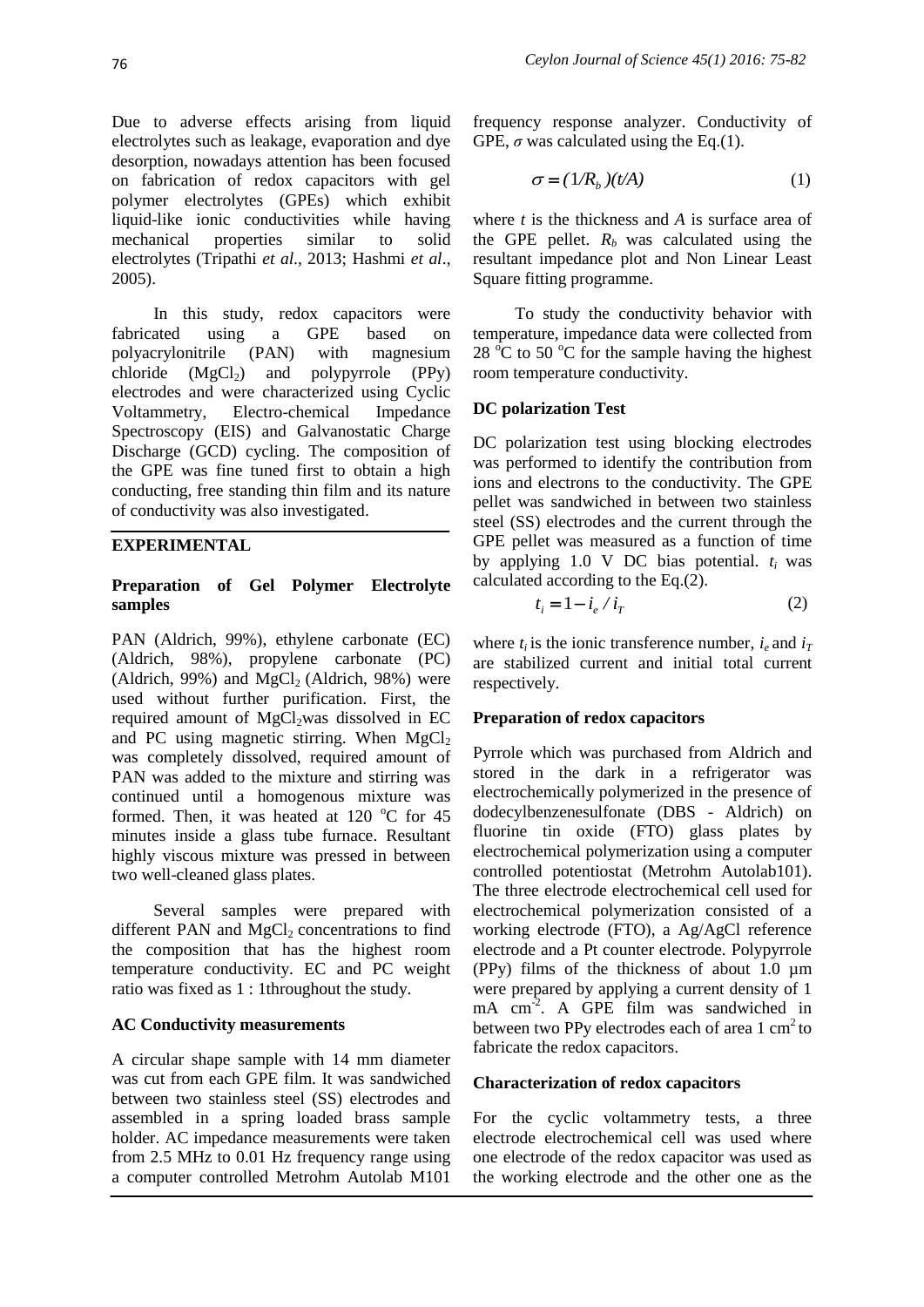reference and counter electrodes. Cycling was done by varying the potential window using a computer controlled potentiostat (Metrohm Autolab M101) at the scan rate of 10 mV/s. Specific capacity was calculated using the Eq.(3) (Wang *et al*., 2013).

$$
C_s = 2(\int IdV) / m\Delta vS
$$
 (3)

In the Eq. (3), *<i>IdV* is the integrated area of the cyclic voltammogram, *m* is the mass of a single electrode, *Δv* is the potential window and *S* is the scan rate.

The redox capacitors were tested using EIS. Impedance measurements were taken using the Metrohm Autolab impedance analyzer over the frequency range 0.01 Hz - 0.4 MHz at room temperature.

For GCD test, the potential response vs time was recorded at a constant current of 100 μA. Charging and discharging of the redox capacitor was done at the potential limits 1.4 V and 0 V. Following equation (Eq.(4)) was used to calculate the discharge capacity (Wang *et al*., 2013).

$$
C_d = 2I / m(dV/dt)
$$
 (4)

where *I* is the constant discharge current, *m* is the single electrode mass, *dt* is the discharge time and *dV* is the potential drop upon discharging excluding IR drop.

.

Specific energy density  $(E_s)$  and specific power density (*Ps*) were calculated using the following equations (Eq.5 and Eq.6) (Wang *et. al*., 2013).

$$
E_s = CV^2/2 \tag{5}
$$

$$
P_s = E/t \tag{6}
$$

Here *C* is the specific capacitance, *V* is the charging potential and *t* is the discharging time.

### **RESULTS AND DISCUSSION**

#### **Determination of the optimum composition**

Variation of the room temperature conductivity with  $MgCl<sub>2</sub>$  concentration is shown in Figure 1. It is seen that the room temperature conductivity increases with increasing  $MgCl<sub>2</sub>$  concentration and attains the maximum conductivity of  $4.08\times10^{-4}$  S cm<sup>-1</sup>. Further increase of MgCl<sub>2</sub> decreases the conductivity. It is known that conductivity of an ionic conductor is governed by several factors mainly by the concentration as well as mobility of charge carriers.

The initial increase of conductivity with salt concentration is evidently due to the increasing of charge carrier concentration. The subsequent decrease of conductivity after reaching the maximum value is very likely due to formation of ion pairs in the GPE which do not facilitate conductivity (Kumar and Munichandraiah, 2001).



**Figure 1:** Room temperature ionic conductivity variation of the gel polymer electrolyte with MgCl<sub>2</sub> concentration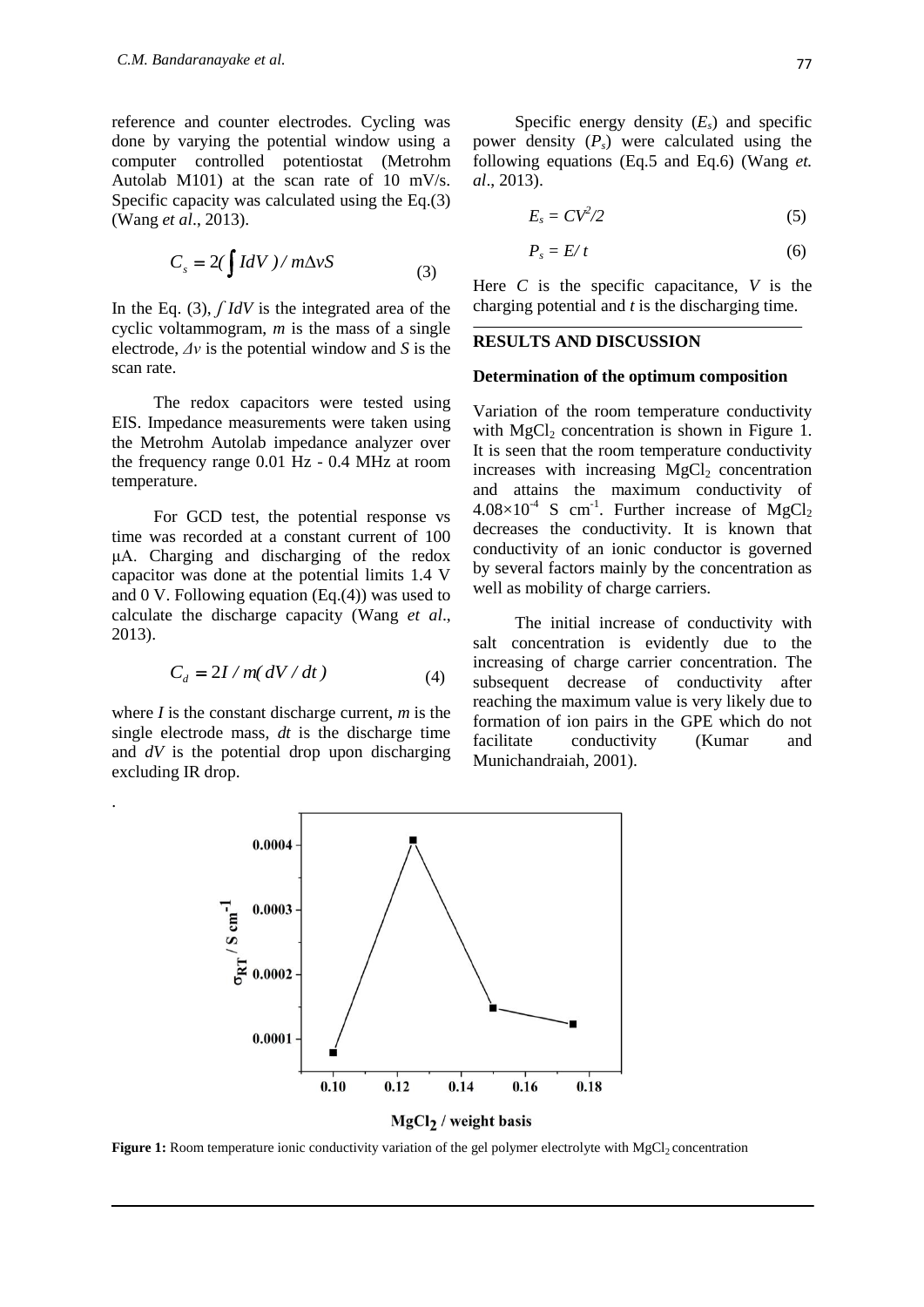In order to change the composition of GPE further to obtain the highest conductivity, the polymer concentration was also varied. Conductivity variation with PAN concentration is shown in Figure 2. Room temperature conductivity increases with PAN concentration and reaches a maximum at 0.1 (by weight), followed by a decreasing trend thereafter. When increasing the PAN concentration, assistance for ion motion from polymer network may increase. This might be the reason for initial conductivity increase. As PAN concentration increases further, viscosity of the system also increases so that there will be a resistance for the ion mobility (Sharma and Sekhon, 2006). Due to this, the conductivity may be reduced.

From these two studies, it could be concluded that the composition, 0.1 PAN:0.4 EC :  $0.4 \text{ PC}$  :  $0.125 \text{ MgCl}_2$  (weight basis) shows the highest room temperature ionic conductivity of  $4.08\times10^{-4}$  S cm<sup>-1</sup>. This composition resulted a thin and a flexible film free of bubbles and pinholes.

Conductivity variation of the highest conductive gel polymer electrolyte sample with temperature is shown in Figure 3. It has a linear behavior suggesting that conductivity variation with temperature follows the Arrhenius behaviour given by the following equation.

$$
\sigma = \sigma_0 \exp(-E_a / k_B T) \tag{8}
$$

where  $\sigma_0$  is the pre-exponential factor,  $E_a$  is the activation energy for conduction, *k* is the Boltzmann constant and *T* is the temperature.



**Figure 2:** Room temperature ionic conductivity variation of the gel polymer electrolyte with PAN concentration.



**Figure 3:** Temperature dependence of the conductivity of the composition, 0.1 PAN:0.4 EC : 0.4 PC : 0.125 MgCl<sub>2</sub> (weight basis)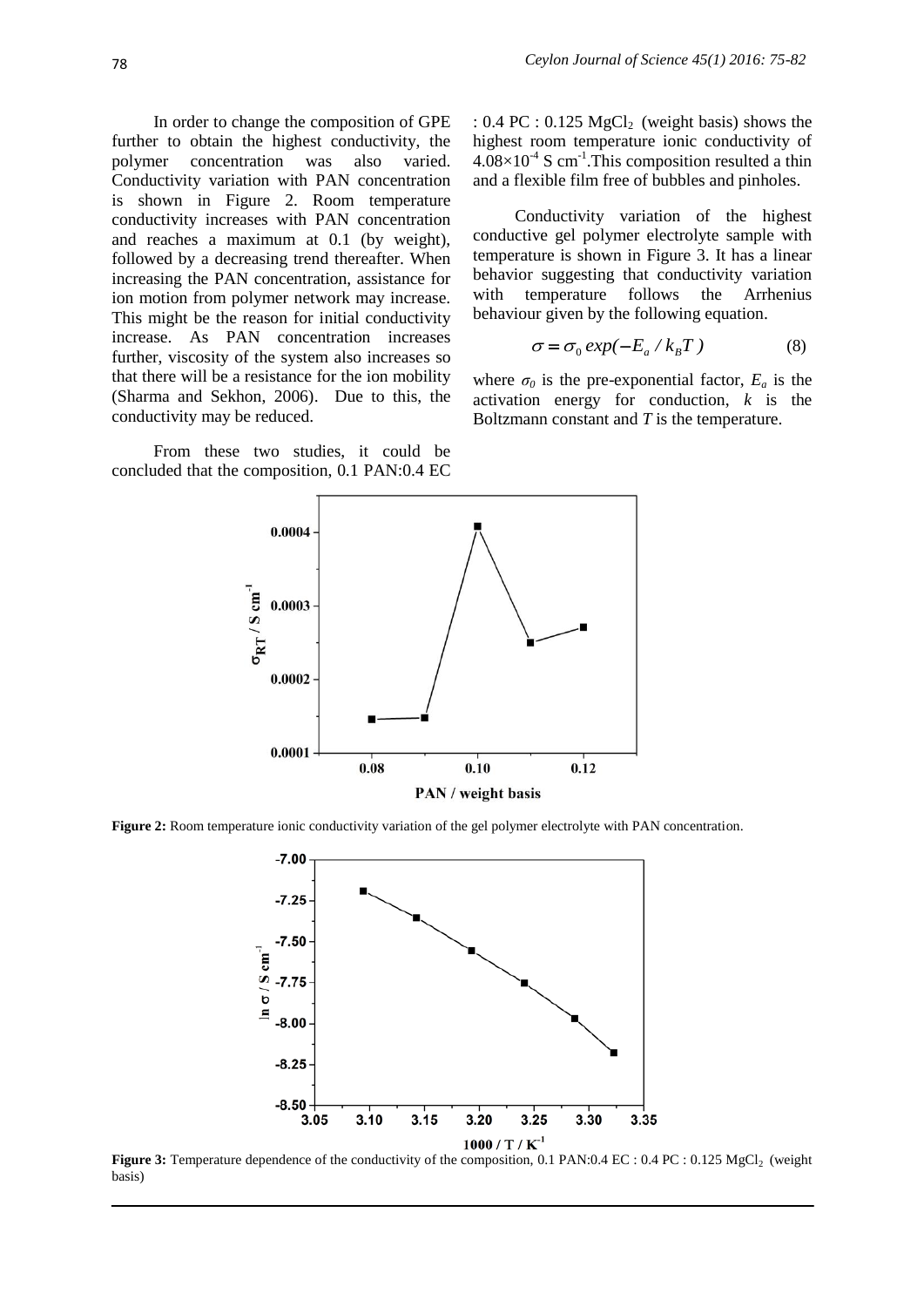#### **Calculation of ionic transference number**

The ionic transference number (*ti*) was estimated by DC polarization test using two stainless steel (SS) electrodes. Figure 4 shows the current variation through the GPE with time. Ionic transference number was calculated using Eq.(2) and it was 0.84. This is an indication for the predominantly ionic nature of the conductivity (Osman *et al*., 2012)**.** 

#### **Characterization of redox capacitors**

Figure 5 shows is the resulting cyclic voltammograms obtained for different potential windows when cycled at the scan rate of 10 mV/s. Mirror image current response of voltammogrnms on voltage reversal exhibits the good reversibility of the redox capacitor (Wu *et al*., 2010).



Figure 4: Variation of current through the symmetric cell with two SS electrodes under 1.0 V DC bias potential.



**Figure 5:** Cyclic Voltammograms obtained by varying the potential window of cycling of the redox capacitor (scan rate : 10  $mV/s$ )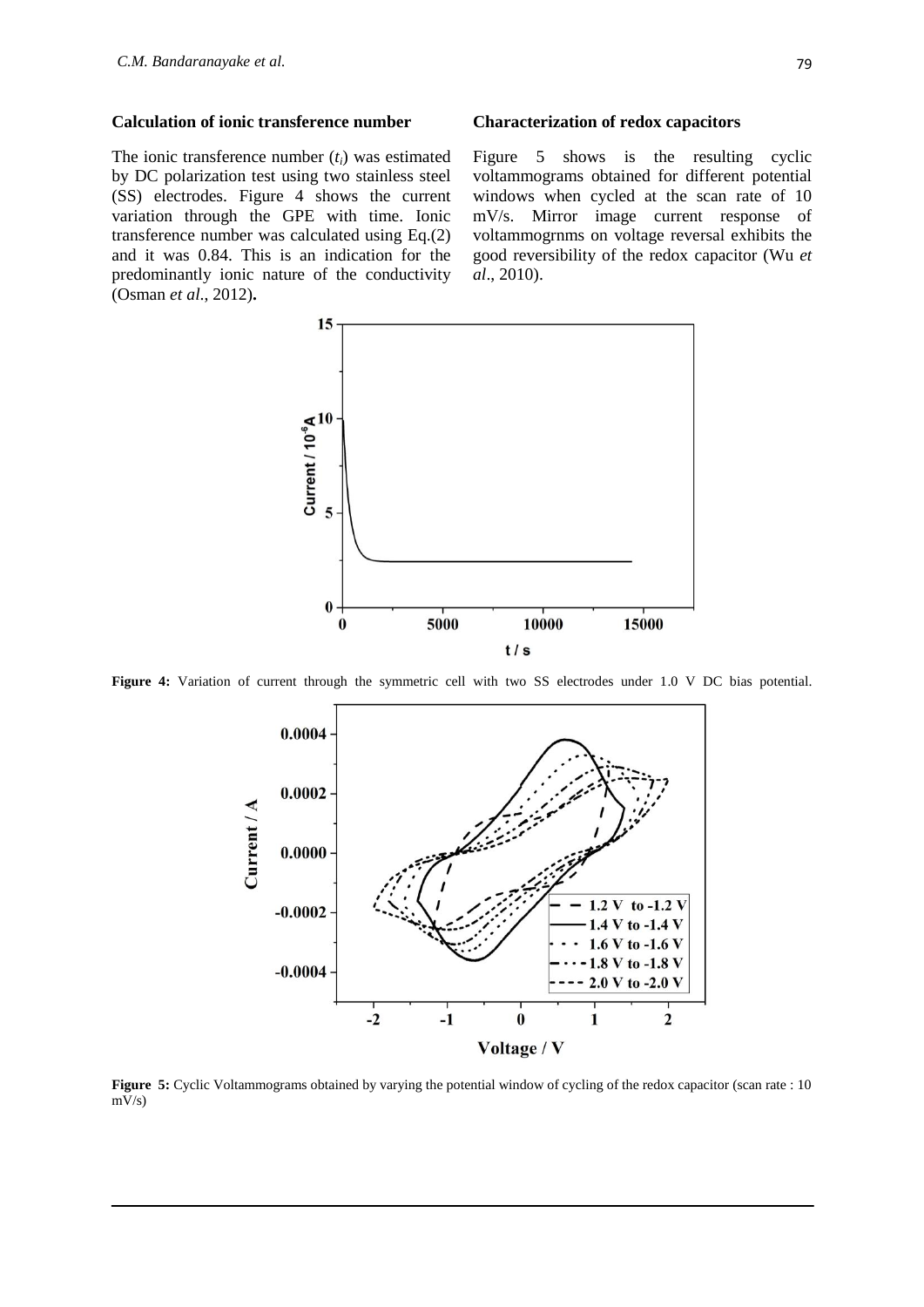

**Figure 6:** Variation of specific capacity with potential window of cycling.

Specific capacitance (Cs) was calculated for each window and it is shown in Figure 6. With the increase of the potential window, Cs increases first and then, decreases after a maximum value of 120.35 F/g. The potential window that results the highest specific capacity is in the range -1.4 V to 1.4 V. In redox capacitors, capacitance is derived from redox reactions which are very fast and faradaic. When increasing the potential window, the probability for the occurrence of the complete redox reaction is high, so that, Cs can increase. However, further enhancement of the potential window will not support for redox reactions and therefore, Cs reduces.

The average value of  $C_s$  was 120 F/g which is quite satisfactory compared to some reported values for redox capacitors based on GPEs (Gupta and Tripathi, 2013; Hashmi *et al*., 2005). Figure 7 shows the Nyquist plot resulted from impedance data. In general, a Nyquist plot of a conventional capacitor consists of a vertical line parallel to the imaginary impedance axis. For normal situations, that does not appear due to some other factors. Hence, it consists of numerous features at different frequency regions

as can be observed in Figure 7. For the case of redox capacitors, at high frequency a semi circle appears representing the resistance of the bulk electrolyte. Second semicircle appears at intermediate frequency region due to the charge transfer resistance. With lowering frequency, the capacitive behaviors become dominant. A titled line can be seen due to the capacitance related to Warburg diffusion and it will be followed by another line having a steep rising behavior. It shows the capacitive behavior. The line having the steep rising behavior is not perfectly parallel to imaginary axis of impedance as for a typical capacitive behavior. It may be due to the surface roughness as well as non uniform active layer thickness (Prabhaharan *et al*., 2006). Figure 8 shows the results of galvanostatic charge discharge test. The linear shape suggests the capacitive behavior (Wang *et al*., 2013).

The energy density of the redox capacitor was 5 Wh/kg and the power density was 341.64 W/kg. The discharge capacity was about 50 F/g. This low value may be due to some *iR* drop due to possible interfacial contacts between the electrode and electrolyte.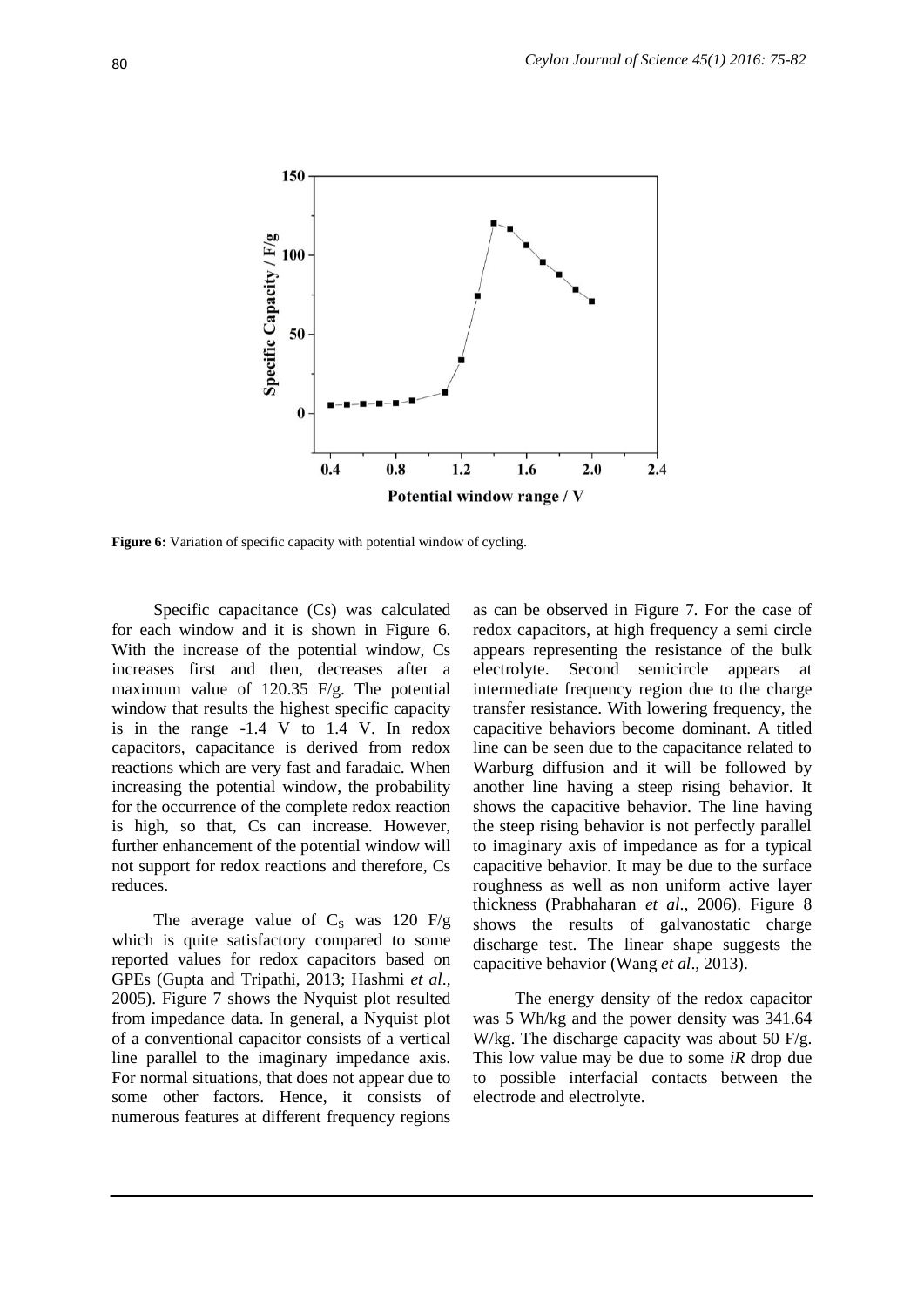

**Figure 7:** Nyquist plot obtained for the redox capacitor.



**Figure 8:** GCD curves obtained for the redox capacitor (charging and discharging current: 100 μA)

## **CONCLUSIONS**

GPE prepared with 0.1 PAN : 0.4 EC : 0.4 PC :  $0.125$  MgCl<sub>2</sub> yields a bubble free thin freestanding electrolyte film having a conductivity of  $4.08\times10^{-4}$  S cm<sup>-1</sup>. DC polarization test confirmed that the nature of the conductivity is predominantly ionic. When employed in a redox capacitor based on PPy electrodes, it showed an average specific capacity of 120 F/g for the scan rate 10 mV/s within the potential window -1.4 V to 1.4 V. From the Electrochemical Impedance Spectroscopy, Warburg type diffusion as well as capacitive behavior was observed. The average

energy and power densities were 5 Wh/kg and 341.64 W/kg respectively.

#### **ACKNOWLEDGEMENTS**

Authors wish to acknowledge financial assistance received from National Research Council of Sri Lanka under the grant number NRC 12-109, University Grants Commission of Sri Lanka under the innovative research grant scheme 2014 (UGC / VC / DRIC / IRG-2014 / WUSL) and National Science Foundation, Sri Lanka under the grant number RG / 2014 / BS / 01.